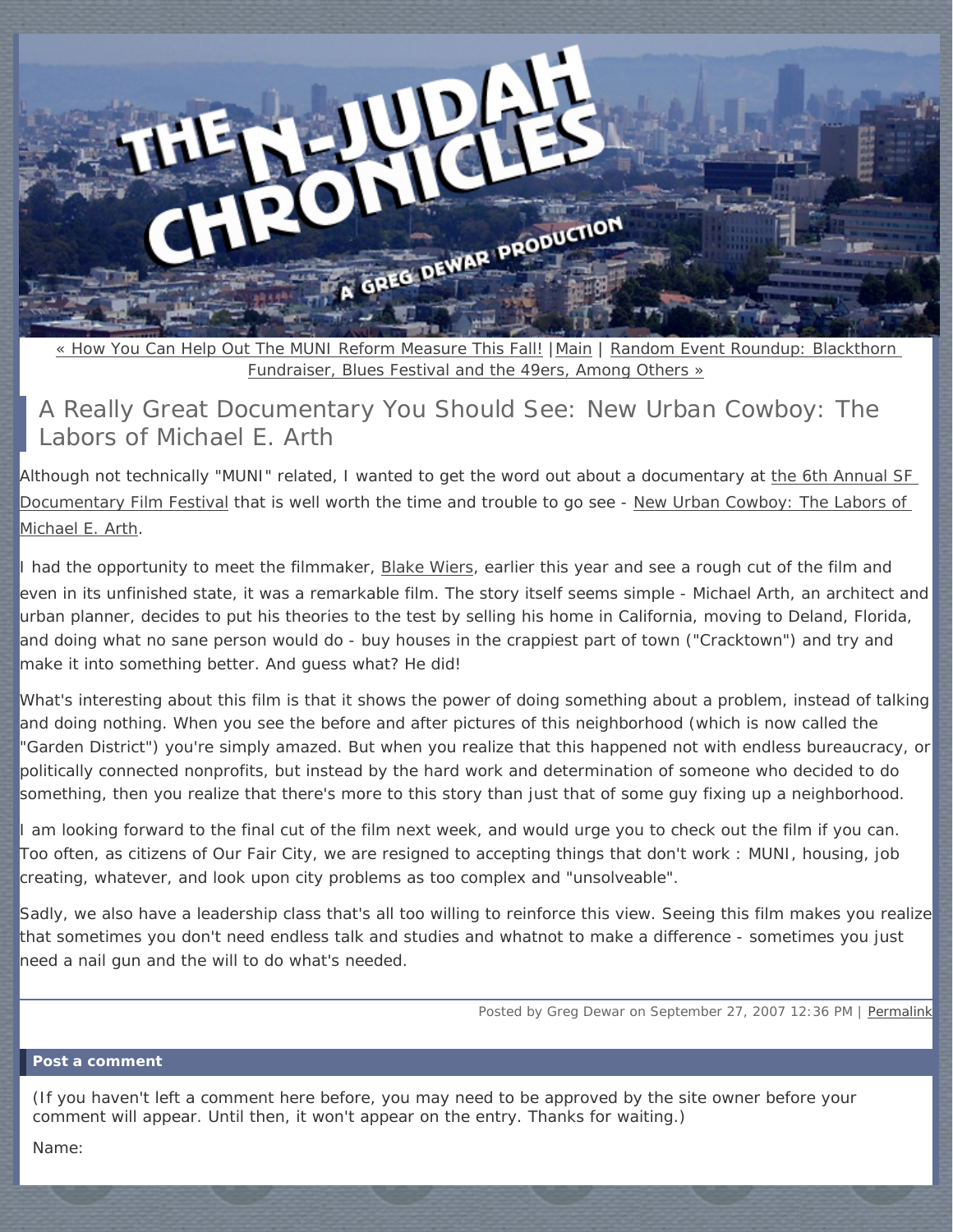Email Address:

URL:

 $\Box$  Remember personal info?

#### Comments:



Preview | Post

### **GOT A STORY TO TELL?**

[Drop us a line](mailto:gregdewar@gmail.com) and share your tales of MUNI woe, City life, and more with your fellow citizens and MUNI riders!

## **NJC Subject Archives**

- [Local + MUNI History](http://www.njudahchronicles.com/local_muni_history/)
- **[MUNI Follies](http://www.njudahchronicles.com/muni_follies/)**
- **[MUNI Policy Chatter](http://www.njudahchronicles.com/muni_policy_chatter/)**
- **[MUNI Street Theater](http://www.njudahchronicles.com/muni_street_theater/)**
- MUNI Trekker
- [N-Judah Businesses](http://www.njudahchronicles.com/njudah_businesses/)
- [N-Judah Duboce Dog Of The Week](http://www.njudahchronicles.com/njudah_duboce_dog_of_the_week/)
- [N-Owl Nightlife](http://www.njudahchronicles.com/nowl_nightlife/)
- News & Politics
- [Reader Mail](http://www.njudahchronicles.com/reader_mail/)
- **[SF Photography](http://www.njudahchronicles.com/sf_photography/)**
- **[Society & Culture](http://www.njudahchronicles.com/society_culture/)**

**Support This Site!**

**Stay Updated EX FEEDBURNER** Enter your email to subscribe: Subscribe me!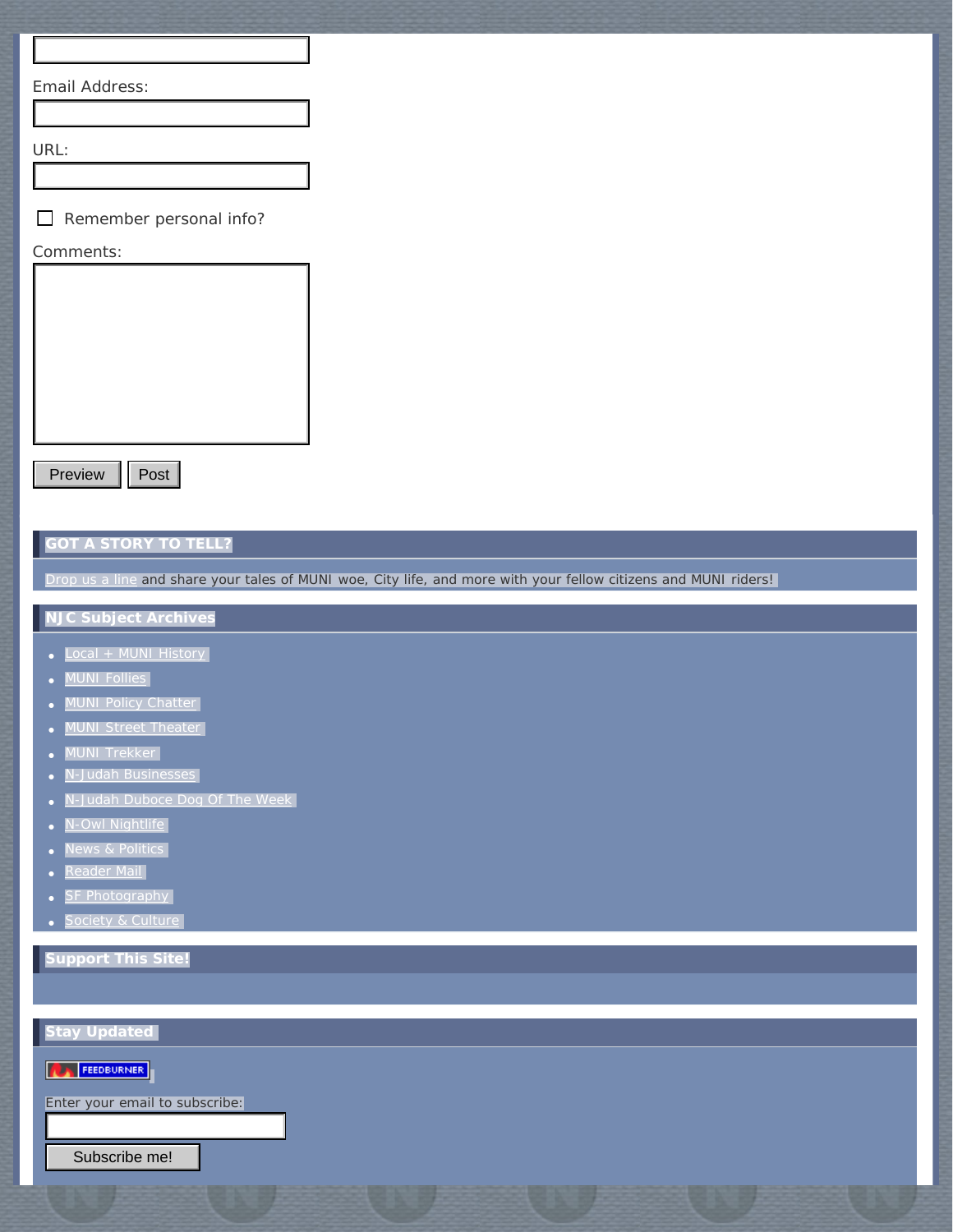# **SITE CREDITS**

© 2005-2007 - [Greg Dewar](http://www.dewar.us/) - All Rights Reserved

Art by [Quellette Design](http://www.quellette.net/)

Powered by [Movable Type 3.2](http://www.sixapart.com/movabletype/)

**Fatal error**: Cannot redeclare class mt in **/home/.isabel/dewar/gregdewar.com/mt/php/mt.php**on line **16**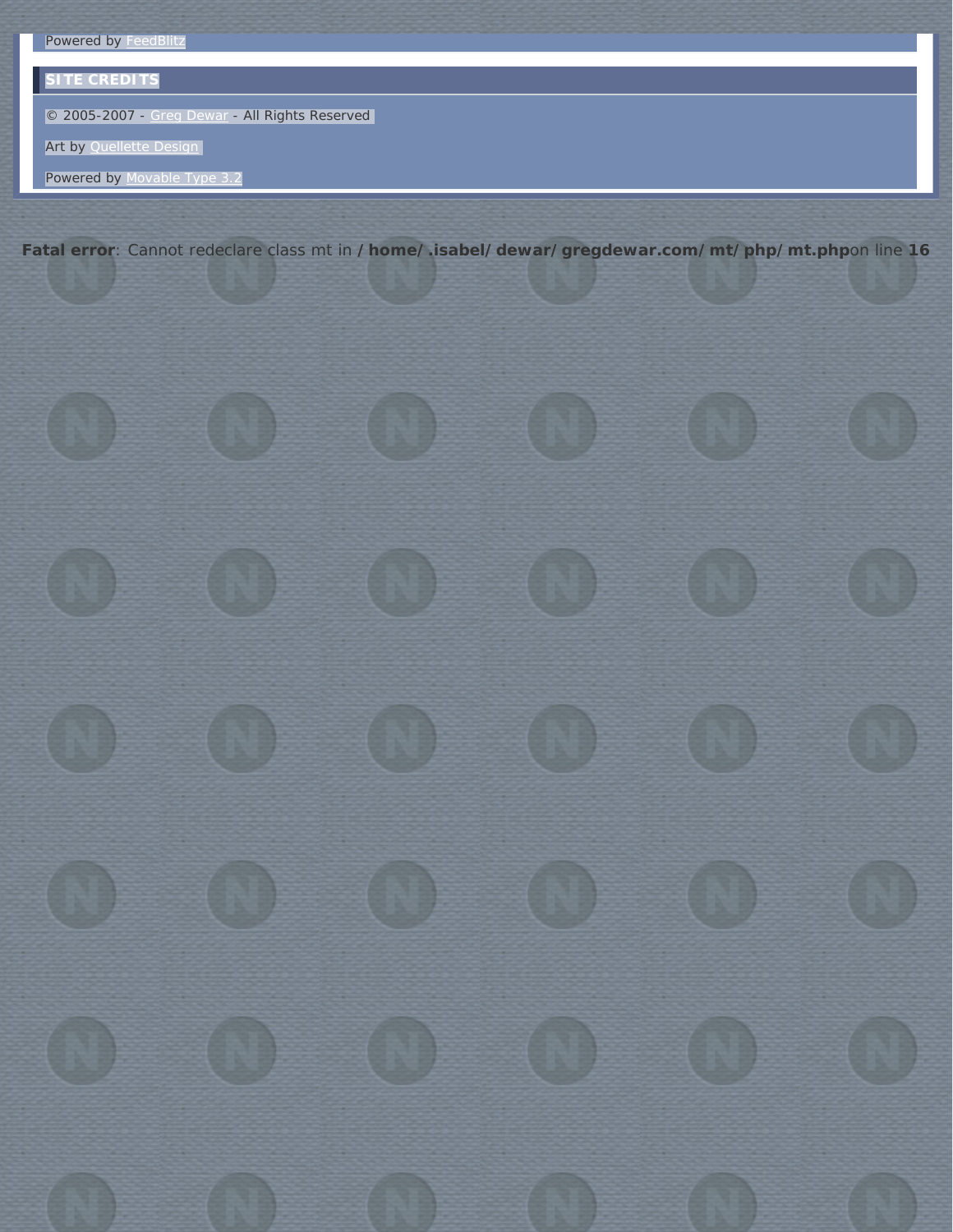<span id="page-3-0"></span>

[« News From Cole Valley! Possible Changes to the Carl/Cole Stop and Cole Valley Festival 9/23!](http://www.njudahchronicles.com/2007/09/news_from_cole_valley_possible.html) |[Main](http://www.njudahchronicles.com/) | [A Really](#page-0-0)  Great Documentary You Should See: *[New Urban Cowboy: The Labors of Michael E. Arth](#page-0-0)* »

# How *You* Can Help Out The MUNI Reform Measure This Fall!

The kind folks at [SPUR](http://www.spur.org/) sent out an email recently letting people know how they can help out the MUNI charter amendment on the ballot this fall. Since the fall election is easily one of the deadest in recent history, it's likely that turnout will be low, thus making any volunteer effort that much more important to ensure the measure succeeds. Here are the details from Dave:

I'm writing to ask you to join your fellow SPUR transportation committee members and our allies in the Transit not Traffic campaign phone bank to identify absentee voters who support better Muni. We'll feed you. It's fun. It's effective.

SPUR Day at the phone bank is a week from today, Wednesday Sept. 26, from 5:30 to 8:30 p.m. Put it in your calendar now, and call me at 781-8726, ext. 135 to reserve your space. The phone bank is hosted by the SEIU. The address is 350 Rhode Island, Suite 100 South. It's near 16th Street on the north side of Potrero Hill.

You can phone bank any day, Monday through Thursday, from 5:30 to 8:30 p.m. Call Natasha at 415- 357-1593 to volunteer on any other date.

This election is going to be close. If we lose, it will be hard to fix Muni in subsequent election cycles. Please, find the time to make a few phone calls.

So if you're interested in helping out, be sure to give Dave or Natasha a call and let 'em know you're ready to go to work! Should be fun!

Posted by Greg Dewar on September 21, 2007 10:20 AM | [Permalink](#page-3-0)

### **Post a comment**

(If you haven't left a comment here before, you may need to be approved by the site owner before your comment will appear. Until then, it won't appear on the entry. Thanks for waiting.)

Name:

Email Address: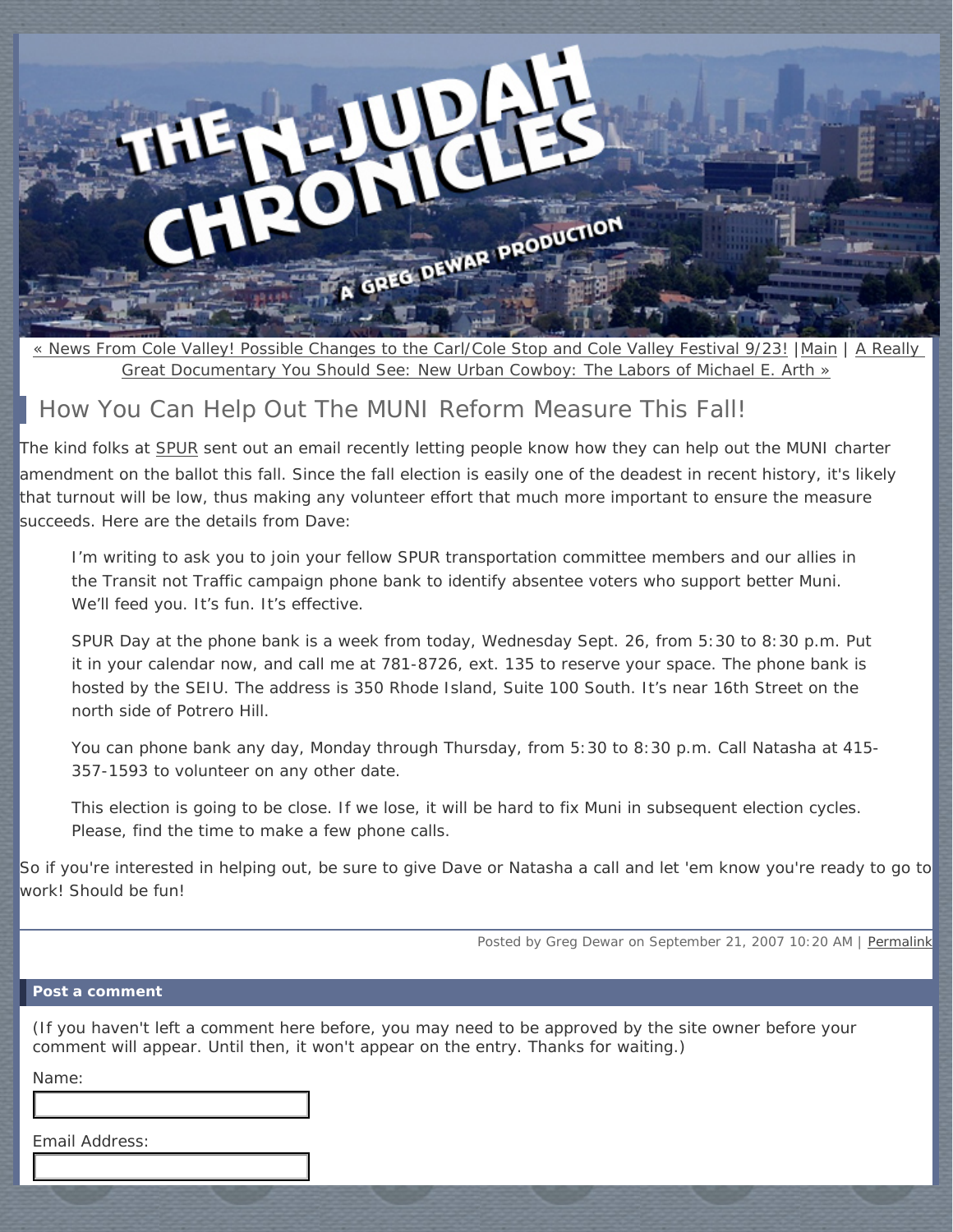URL:

Remember personal info?

## Comments:

Preview | Post

# **GOT A STORY TO TELL?**

[Drop us a line](mailto:gregdewar@gmail.com) and share your tales of MUNI woe, City life, and more with your fellow citizens and MUNI riders!

# **NJC Subject Archives**

- [Local + MUNI History](http://www.njudahchronicles.com/local_muni_history/)
- [MUNI Follies](http://www.njudahchronicles.com/muni_follies/)
- [MUNI Policy Chatter](http://www.njudahchronicles.com/muni_policy_chatter/)
- [MUNI Street Theater](http://www.njudahchronicles.com/muni_street_theater/)
- MUNI Trekker
- [N-Judah Businesses](http://www.njudahchronicles.com/njudah_businesses/)
- [N-Judah Duboce Dog Of The Week](http://www.njudahchronicles.com/njudah_duboce_dog_of_the_week/)
- [N-Owl Nightlife](http://www.njudahchronicles.com/nowl_nightlife/)
- News & Politics
- [Reader Mail](http://www.njudahchronicles.com/reader_mail/)
- **[SF Photography](http://www.njudahchronicles.com/sf_photography/)**
- **[Society & Culture](http://www.njudahchronicles.com/society_culture/)**

**Support This Site!**

| <b>Stay Updated</b>                            |
|------------------------------------------------|
|                                                |
| <b>FEEDBURNER</b>                              |
| Enter your email to subscribe:                 |
|                                                |
| Subscribe me!                                  |
| <b>Powered by FeedBlitz</b>                    |
|                                                |
| <b>SITE CREDITS</b>                            |
| © 2005-2007 - Greg Dewar - All Rights Reserved |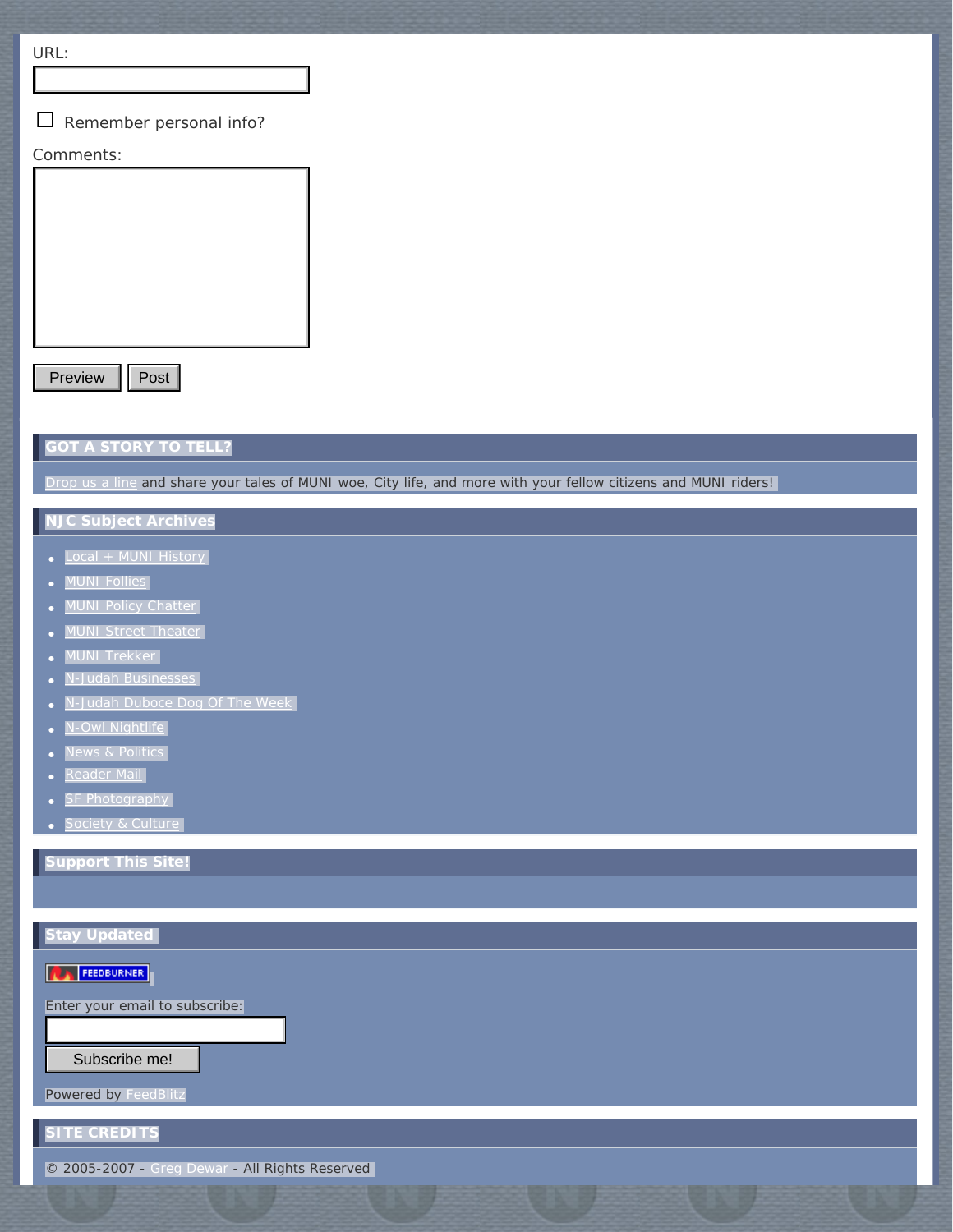Powered by [Movable Type 3.2](http://www.sixapart.com/movabletype/)

**Fatal error**: Cannot redeclare class mt in **/home/.isabel/dewar/gregdewar.com/mt/php/mt.php**on line **16**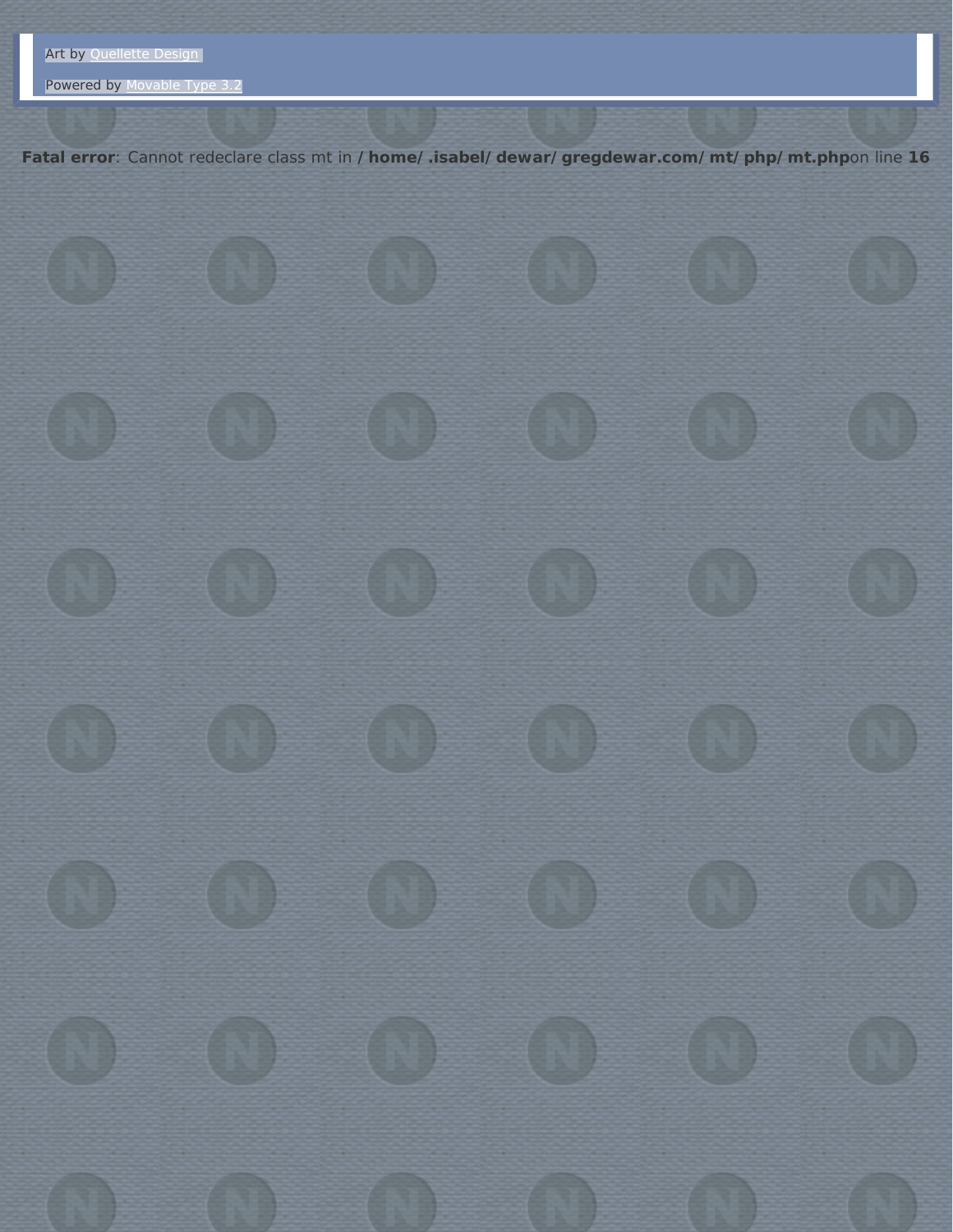<span id="page-6-0"></span>

« A Really Great Documentary You Should See: *[New Urban Cowboy: The Labors of Michael E. Arth](#page-0-0)* [|Main](http://www.njudahchronicles.com/) | [Wanna Corner Mayor Newsom on MUNI? Come to the Rescue Muni Fun Fest on October 1st! »](http://www.njudahchronicles.com/2007/09/wanna_corner_mayor_newsom_on_m.html)

Random Event Roundup: Blackthorn Fundraiser, Blues Festival and the 49ers, Among Others

As I am busy working behind the scenes on some pretty interesting changes to the site, I am doing a quick roundup of a few events around the N, including:

- [The NJC's favorite bar, the Blackthorn Tavern](http://blackthornsf.com/index.html) will be hosting a benefit concert September 29th for leukemia research. Check it out!

[The San Francisco Blues Festival](http://www.sfblues.com/) returns this weekend at Fort Mason. MUNI didn't publish any specific transit information, but the 22, 47, 49, and the 30 Stockton can help you avoid the parking mashup that'll happen if *everyone* drives there.

- The annual [San Francisco Love Parade](http://www2.sflovefest.org/), with like, a zillion DJs and whatnot, will be on Saturday also. Many MUNI [buses and trains will be delayed](http://www.sfmta.com/cms/malerts/LoveParadeDemonstration.htm) - hopefully they won't cut service like they did [back when this blog got started!](http://www.njudahchronicles.com/2005/09/sf_has_a_festival_for_everyone.html)

- The 49ers will be playing against the (infamous) Seattle Seahawks this weekend at Candlestick/Monster/Whatever Park. [The people at MUNI have provided this guide to using MUNI to go to the game](http://www.sfmta.com/cms/mroutes/3comsvc.htm) - like a lot of MUNI provided info, it's rather complex and gives you more options than perhaps you're used to, but wade through it and avoid the parking and driving hassles.

If you have an event you'd like to feature here, [feel free to email me and let me know about it](mailto:gregdewar@gmail.com) for future posts!

Posted by Greg Dewar on September 28, 2007 4:33 PM | [Permalink](#page-6-0)

#### **Post a comment**

(If you haven't left a comment here before, you may need to be approved by the site owner before your comment will appear. Until then, it won't appear on the entry. Thanks for waiting.)

Name:

Email Address:

URL: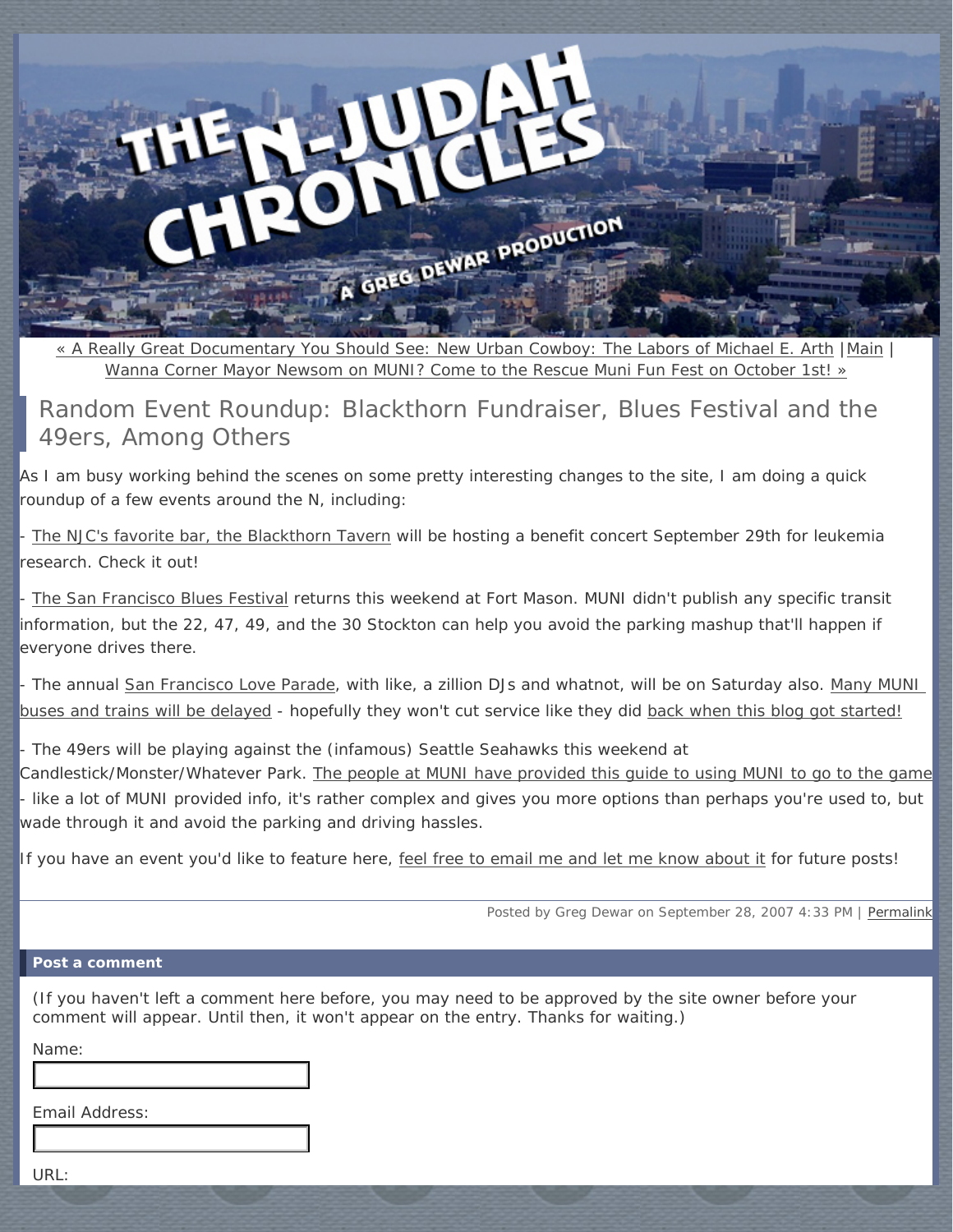#### Remember personal info?

#### Comments:



Preview | Post

## **GOT A STORY TO TELL?**

op us a line and share your tales of MUNI woe, City life, and more with your fellow citizens and MUNI riders! |

# **NJC Subject Archives**

- [Local + MUNI History](http://www.njudahchronicles.com/local_muni_history/)
- **[MUNI Follies](http://www.njudahchronicles.com/muni_follies/)**
- **[MUNI Policy Chatter](http://www.njudahchronicles.com/muni_policy_chatter/)**
- **[MUNI Street Theater](http://www.njudahchronicles.com/muni_street_theater/)**
- **MUNI Trekker**
- [N-Judah Businesses](http://www.njudahchronicles.com/njudah_businesses/)
- [N-Judah Duboce Dog Of The Week](http://www.njudahchronicles.com/njudah_duboce_dog_of_the_week/)
- V-Owl Nightlife
- News & Politics
- [Reader Mail](http://www.njudahchronicles.com/reader_mail/)**s**
- **[SF Photography](http://www.njudahchronicles.com/sf_photography/)**
- **[Society & Culture](http://www.njudahchronicles.com/society_culture/)**

**Support This Site!**

## **Stay Updated**

**EX FEEDBURNER** 

Enter your email to subscribe:

Subscribe me!

Powered by [FeedBlitz](http://www.feedblitz.com/)

**SITE CREDITS**

© 2005-2007 - [Greg Dewar](http://www.dewar.us/) - All Rights Reserved

Art by [Quellette Design](http://www.quellette.net/)